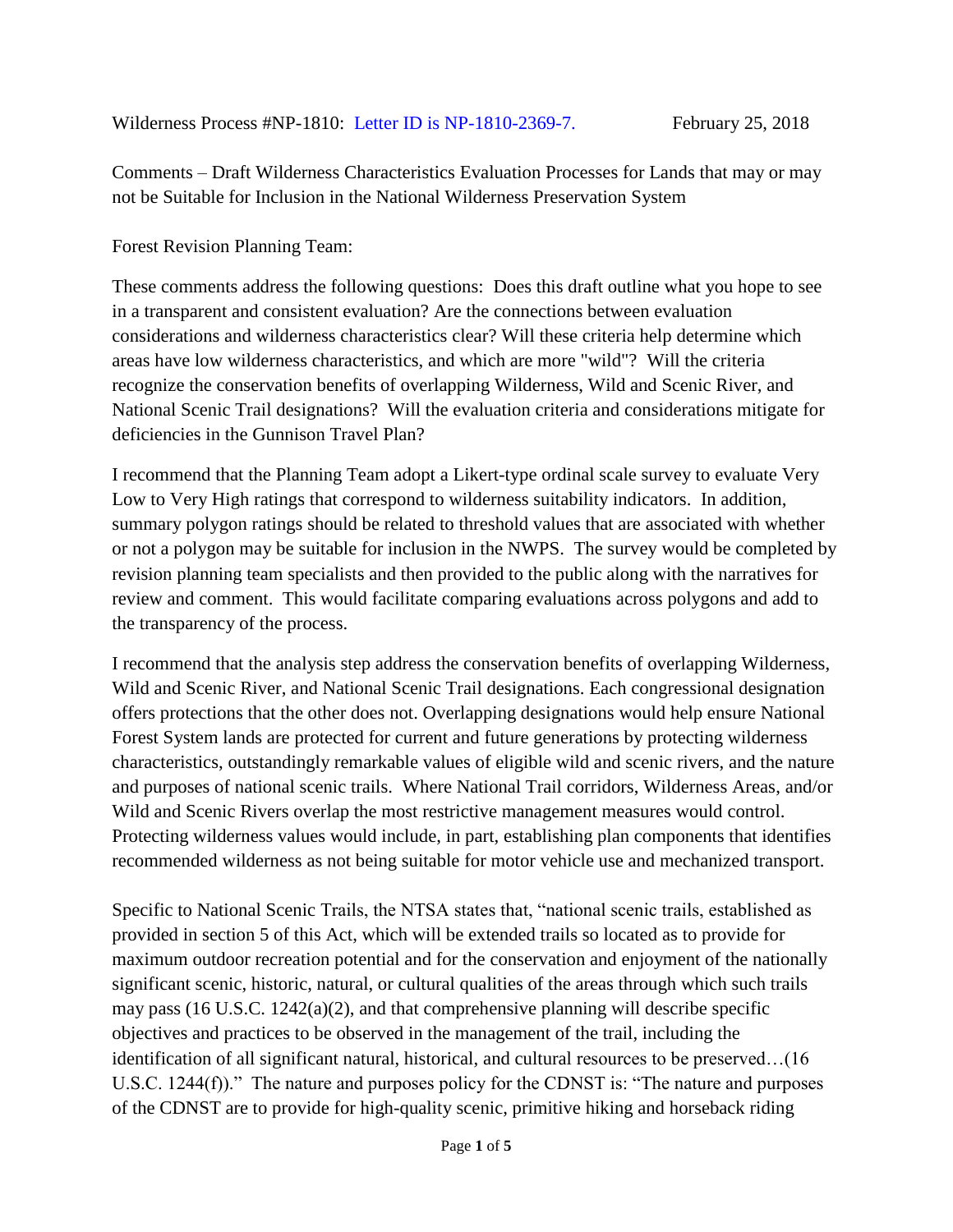opportunities and to conserve natural, historic, and cultural resources along the CDNST corridor" (2009 CDNST Comprehensive Plan, FSM 2353.42, and 74 FR 51116—Notice of final amendments to comprehensive plan and final directives). The Continental Divide National Scenic Trail potential rights-of-way/management corridor is found within the following roadless areas: Texas Creek #167, Sanford Basin #170, Mirror Basin #169, Agate Creek #173, Cochetopa Hills #165, Cochetopa #141/#143, Carson #73, and Cataract #62.

The Gunnison Ranger District Travel Plan decision, dated June 28, 2010, failed to address the requirements of the 2009 CDNST Comprehensive Plan, FSM 2353.44b(11), and 36 CFR 212 for the CDNST travel route. This Gunnison Ranger District Travel Plan deficiency should be a consideration when preparing the Wilderness Characteristics polygon evaluations, designated area assessment report, the revised Forest Plan, and addressing revision NEPA requirements.

The Deputy Regional Forester of Operations, on September 30, 2010, affirmed the majority of the Gunnison National Forest Travel Plan decision, with two explicit exceptions. One of these exceptions addressed motor vehicle use on the Continental Divide National Scenic Trail:

"The designation decision of the Continental Divide National Scenic Trail (CDNST) is reversed with the following instructions:

- 1. The CDNST is excluded from this decision and will revert to the previous decision related to travel management, which includes motorized travel. This direction is consistent with 36 CFR 212.50 (b), stating "the responsible official may incorporate previous administrative decisions regarding travel management made under other authorities, including designations and prohibitions of motor vehicle use...<sup>1</sup>"
- 2. This change is effective immediately and should be reflected on the motor vehicle use map (MVUM).
- 3. The Gunnison National Forest shall analyze the Monarch Crest Trail within a larger context of CDNST management. A subsequent decision on designation of Monarch Crest Trail will be incorporated into travel management pursuant to revision designations in 36 CFR 212.54."

There may be continuing confusion on whether or not this decision applies to the entity of the CDNST on the Forest or if the decision is limited to only the Monarch Crest Trail section of the CDNST. A specific issue is the designation of Trail No. 787 for motor vehicle use, which is a CDNST section that is located east of Spring Creek Pass. This section of the CDNST has traditionally been managed for nonmotorized use as demonstrated in the 1983 Gunnison Basin Area Travel Plan. Implementation of the first instruction by itself would

 $\overline{a}$ 

<sup>&</sup>lt;sup>1</sup> Specific to 36 CFR 212.50 (b), previous travel plans did not address the requirements of the National Trails System Act and as such failed to protect the nature and purposes of the CDNST.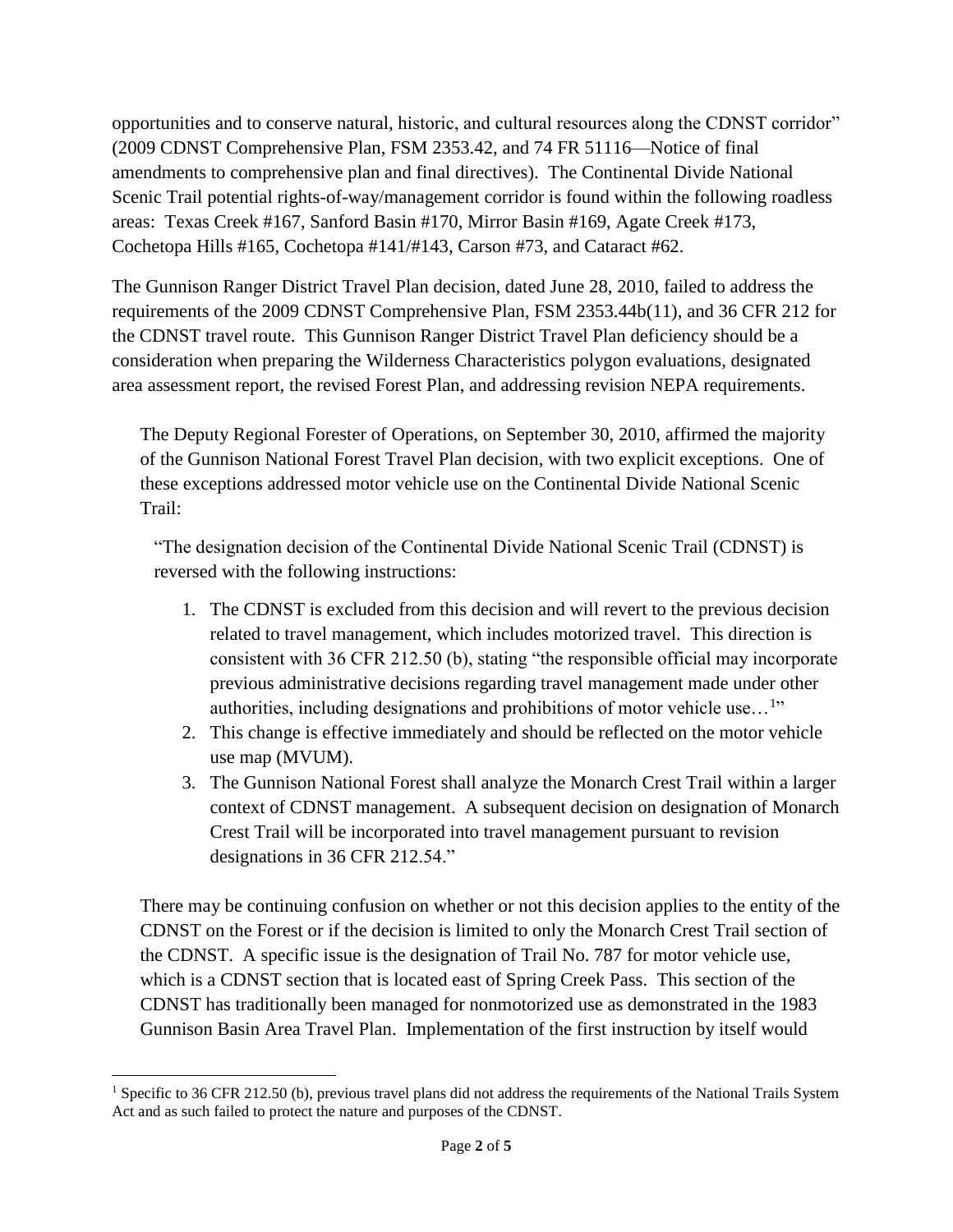reverse the designation decision and result in managing Trail No. 787 for nonmotorized use subject to any new decision. The third instruction directs that an analysis be completed of the Monarch Crest Trail within a larger context of the CDNST management. Trail No. 787 is within the larger context of CDNST management and should be considered in subsequent analyses that will address the CDNST planning requirements. The appeal decision instructions should be interpreted so that the motor vehicle use designation decision of the CDNST is reversed and that the first and second instructions apply to the entity of the CDNST travel route that is within the Gunnison National Forest Travel Plan area.

Planning directives and the draft Wilderness Characteristics paper states, "The forest supervisor will determine which polygons to further analyze in the National Environmental Policy Act (NEPA) process." I would caution that this direction may inconsistent with the NEPA requirement to take a hard look at reasonable alternatives. CEQ regulations<sup>2</sup> provide guidance regarding the agency's scope of actions. Aspects of an action that are inter-related should be considered during this process. If there are unresolved conflicts regarding alternative uses of resources, then a "hard look" at a reasonable range of alternatives will be needed. Final suitability determinations should be informed through NEPA processes.

Please include on the [Wilderness Story](http://links.govdelivery.com/track?type=click&enid=ZWFzPTEmbWFpbGluZ2lkPTIwMTgwMjEyLjg1MjI1MzExJm1lc3NhZ2VpZD1NREItUFJELUJVTC0yMDE4MDIxMi44NTIyNTMxMSZkYXRhYmFzZWlkPTEwMDEmc2VyaWFsPTE3NDkxNzkwJmVtYWlsaWQ9bnN0cmFpbEBjb21jYXN0Lm5ldCZ1c2VyaWQ9bnN0cmFpbEBjb21jYXN0Lm5ldCZmbD0mZXh0cmE9TXVsdGl2YXJpYXRlSWQ9JiYm&&&103&&&https://usfs.maps.arcgis.com/apps/MapSeries/index.html?appid=f79028627ef64aa49c906088b59b6020) Map a geospatial layer that displays the location of National Scenic and Historic Trail travel routes. Table 3 that follows describes specific evaluation recommendations.

For the planning team reference and the project record, I have attached the current version of a CDNST Planning Handbook.

Thank you for considering these comments.

Greg Warren NSTrail.org

 $\overline{a}$ 

Attachment – CDNST Planning Handbook – v.02242018

<sup>&</sup>lt;sup>2</sup> 36 CFR Part 220 does not lessen the applicability of the CEQ 40 CFR Part 1500 regulations on National Forest System lands (36 CFR 220.1(b)).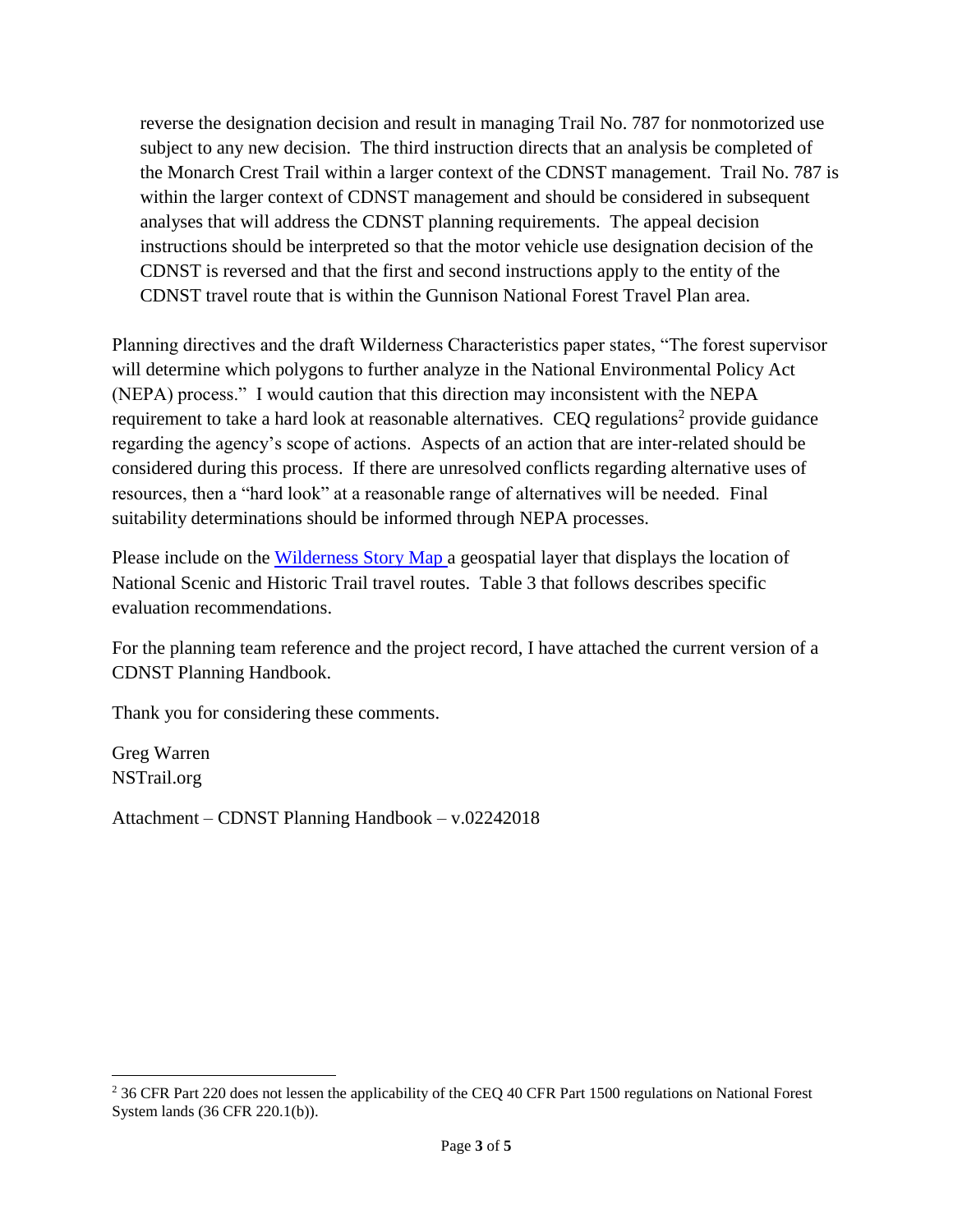## **Table 3: Wilderness Characteristics Evaluation Guide**

| Wilderness                                                                | Evaluation                                                                                                                                                                                                                                                                                                                                                                              | Evaluation                                                                                                                              |
|---------------------------------------------------------------------------|-----------------------------------------------------------------------------------------------------------------------------------------------------------------------------------------------------------------------------------------------------------------------------------------------------------------------------------------------------------------------------------------|-----------------------------------------------------------------------------------------------------------------------------------------|
| Characteristic                                                            | Criteria                                                                                                                                                                                                                                                                                                                                                                                | Considerations                                                                                                                          |
| Criterion 2:<br>Solitude OR Primitive and<br><b>Unconfined Recreation</b> | Question 2a.                                                                                                                                                                                                                                                                                                                                                                            | *What are the inventoried ROS<br>classes within the polygon?<br>*Does the polygon include a<br>designated National Scenic<br>Trail?     |
| Criterion 2:<br>Solitude OR Primitive and<br><b>Unconfined Recreation</b> | Question 2b.<br>Consider the extent to which<br>the area [could] provide<br>visitors with opportunities to<br>engage in dispersed,<br>undeveloped recreational<br>activities that lead to a<br>visitor's ability to feel a part of<br>nature [if plan components<br>were established that<br>supported Primitive or Semi-<br><b>Primitive Non-Motorized ROS</b><br>desired conditions]. | <i>*To what extent could the</i><br>polygon provide for Primitive or<br>Semi-Primitive Non-Motorized<br><b>ROS class opportunities?</b> |
| Criterion 4:<br>Unique and outstanding<br>qualities                       | Question 4a.<br>Does the area contain rare<br>plant or animal communities,<br>or rare ecosystems,<br>[connectivity corridors], or<br>migratory corridors?                                                                                                                                                                                                                               |                                                                                                                                         |
| Criterion 4:<br>Unique and outstanding<br>qualities                       | Question 4c.                                                                                                                                                                                                                                                                                                                                                                            | *Does the polygon include a<br>designated National Historic<br>Trail?                                                                   |
| Criterion 4:<br>Unique and outstanding<br>qualities                       | Question 4e.                                                                                                                                                                                                                                                                                                                                                                            | *Does the polygon include any<br>eligible Wild and Scenic River?                                                                        |

## **(Supplemental Criteria and Considerations)**